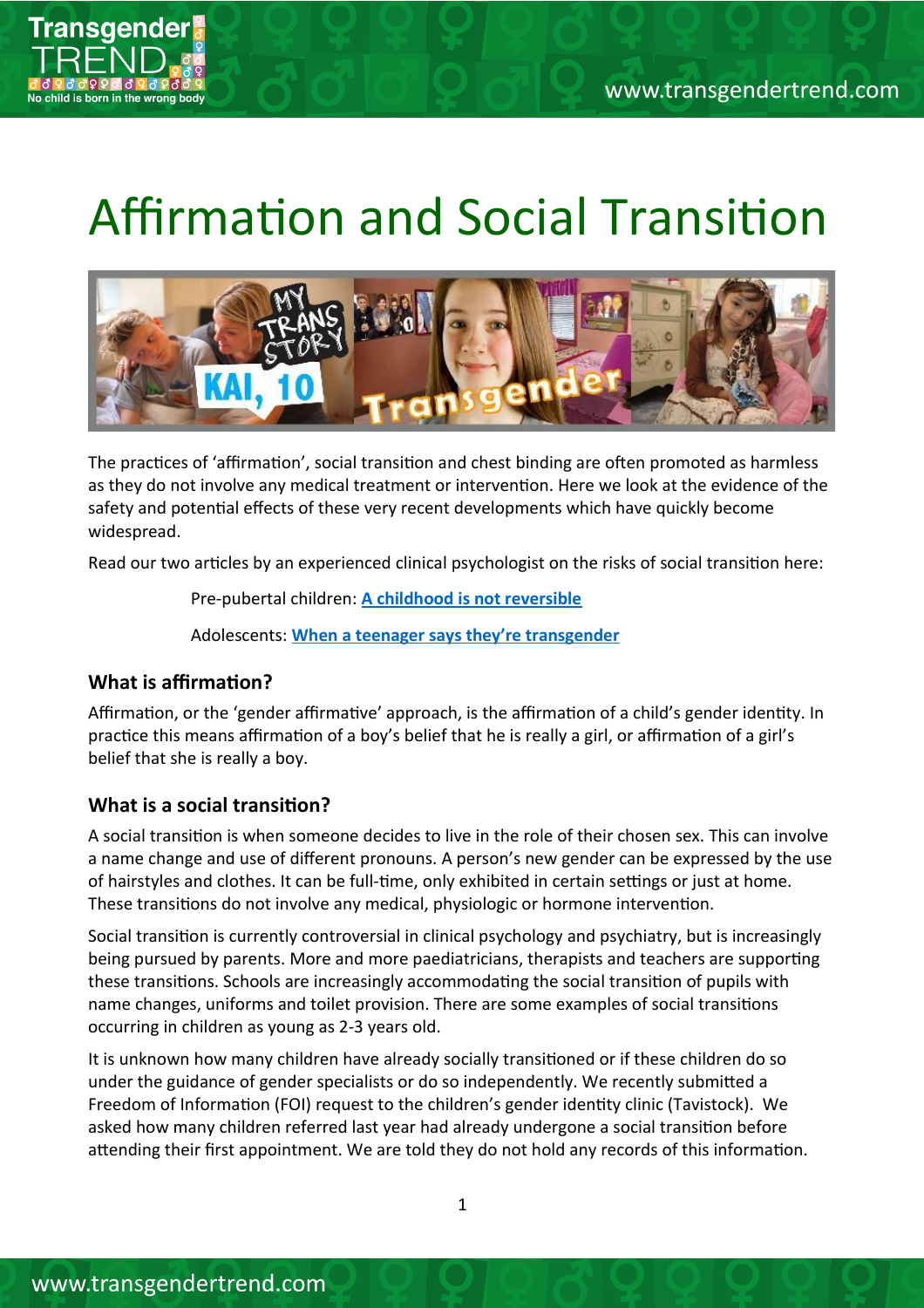

**It may appear harmless and easily welcomed as a benefcial approach that can relieve gender dysphoria symptoms in children. However, it is currently unclear what the long-term psychological efects will be for children who undergo social transitons for some or all of their childhood and how this impacts on the development of their sense of self.**

What little evidence we do have indicates that affirmation and social transition may fix a child into an identity they may have grown out of if left alone.

To understand the impact of the very recent trend to affirm and socially transition a child (known as the 'gender affirmative' approach) we compared the research and evidence for this approach v the previous 'watch and wait' approach.

# **The Watchful Waitng Approach**

Under the globally established model of 'watchful waitng' children were not afrmed as the opposite sex or socially transitoned. They may have been given some developmentally-informed counselling/family therapy to assess the possible factors which may have led to a cross-sex identity, but were otherwise left alone. At that time transsexualism was seen as a possible adult outcome, not a childhood condition. Eleven published studies exist relating to rates of desistance v persistence of gender dysphoria starting in early childhood. This analysis of all these studies shows that **[around 80% grew out of these feelings during puberty](http://www.sexologytoday.org/2016/01/do-trans-kids-stay-trans-when-they-grow_99.html)** and the most likely outcome is that these children will turn out to be gay.

**[The most recent study](https://www.frontiersin.org/articles/10.3389/fpsyt.2021.632784/full)** (Singh et al, 2021) replicates these findings. Using the largest sample to date, with a follow-up mean age of 20.58 years, the study found only a 12.2% persistence rate. 87.8 % desisted and 63.6% grew up to be gay.

**[A review of the literature](https://www.aerzteblatt.de/int/archive/article/62554)** (Korte et al, 2008) found:

*'Only 2.5% to 20% of all cases of GID in childhood and adolescence are the inital manifestaton of irreversible transsexualism.'*

There are no published studies showing that the watchful waiting approach caused harm or had any negative consequences for children. The majority of children desisted during puberty and it was considered that children who persisted in a cross-sex identty into adolescence were likely to be transsexual as adults. Children were offered puberty blockers at age 16 after puberty – and fertlity – had become well established. The approach changed not because of clinical research and evidence of harm, but because of adult actvism and the reframing of this group of children as 'transgender' and their treatment as a politcal rights issue.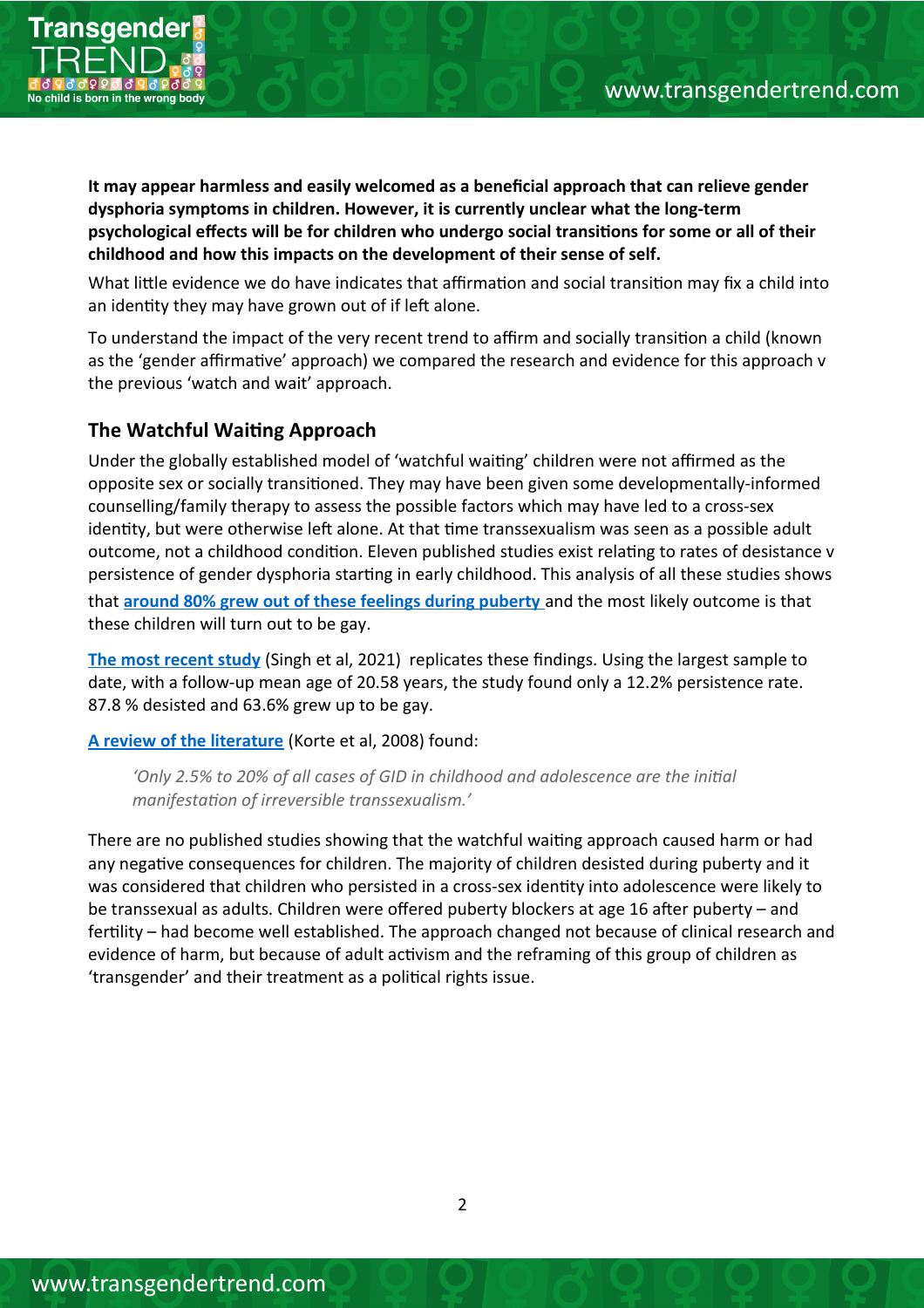



## **The Affirmation and Social Transition Approach**

There have been various claims made that these previous studies are unreliable and this has been termed 'the desistance myth' by activists. A rebuttal to one paper making such claims was written by Dutch researchers (Steensma, Cohen-Ketenis, 2018), which references the very recent phenomenon of social transition in a 2011 study (**Steensma & Cohen-Kettenis, 2011**):

*'With regard to the topic of social transitoning, one should bear in mind that before the year 2000 we only saw one pre-pubertal child who desired a social transiton and the number only slowly increased in the next few years'*

## And goes on to state:

*'Recently the number of children who already had transitoned at their frst visit to the clinic has exploded. For these families the queston of whether or not the child should transiton is obsolete.'*

The fndings of a **[2013 research study](https://www.transgendertrend.com/wp-content/uploads/2019/06/Steensma-Persistence-2013.pdf)** by Dr Steensma indicated that social transiton is the most powerful predictor of persistence of childhood gender dysphoria. There is now strong evidence that puberty blockers also increase persistence, as evidenced by the results of the **[Tavistock GIDS](https://www.medrxiv.org/content/10.1101/2020.12.01.20241653v1.full.pdf)  Early Intervention study:** 

*'44 patents had data at 12 months follow-up, 24 at 24 months and 14 at 36 months. All had normal karyotype and endocrinology consistent with birth-registered sex. All achieved suppression of gonadotropins by 6 months. At the end of the study one ceased GnRHa and 43 (98%) elected to start cross-sex hormones.'*

Various clinicians and researchers have expressed the need for cauton in socially transitoning pre-pubertal children.

**[A paper by De Vries](https://pubmed.ncbi.nlm.nih.gov/22455322/)** (2012) warns of the danger that a young child who is unduly afrmed may not really understand the concept of natal sex:

*'Another reason we recommend against early transitons is that some children who have done so (sometmes as preschoolers) barely realize that they are of the other natal sex. They develop a sense of reality so diferent from their physical reality that acceptance of the multple and protracted treatments they will later need is made unnecessarily difcult. Parents, too, who go along with this, ofen do not realize that they contribute to their child's lack of awareness of these consequences'.*

Tavistock GIDS Consultant clinical psychologist Bernadete Wren also expressed the need for cauton in her **[paper](https://journals.sagepub.com/doi/abs/10.1177/1359104519838591?journalCode=ccpa)** for the Journal of Clinical Child Psychology and Psychiatry (2019):

*'It is my belief that we need to make creatve opportunites for the open, acceptng exploration of the gender experience and gender expression of these younger children; my fear is that to proceed to a full emphatc social transiton may hamper their development'.*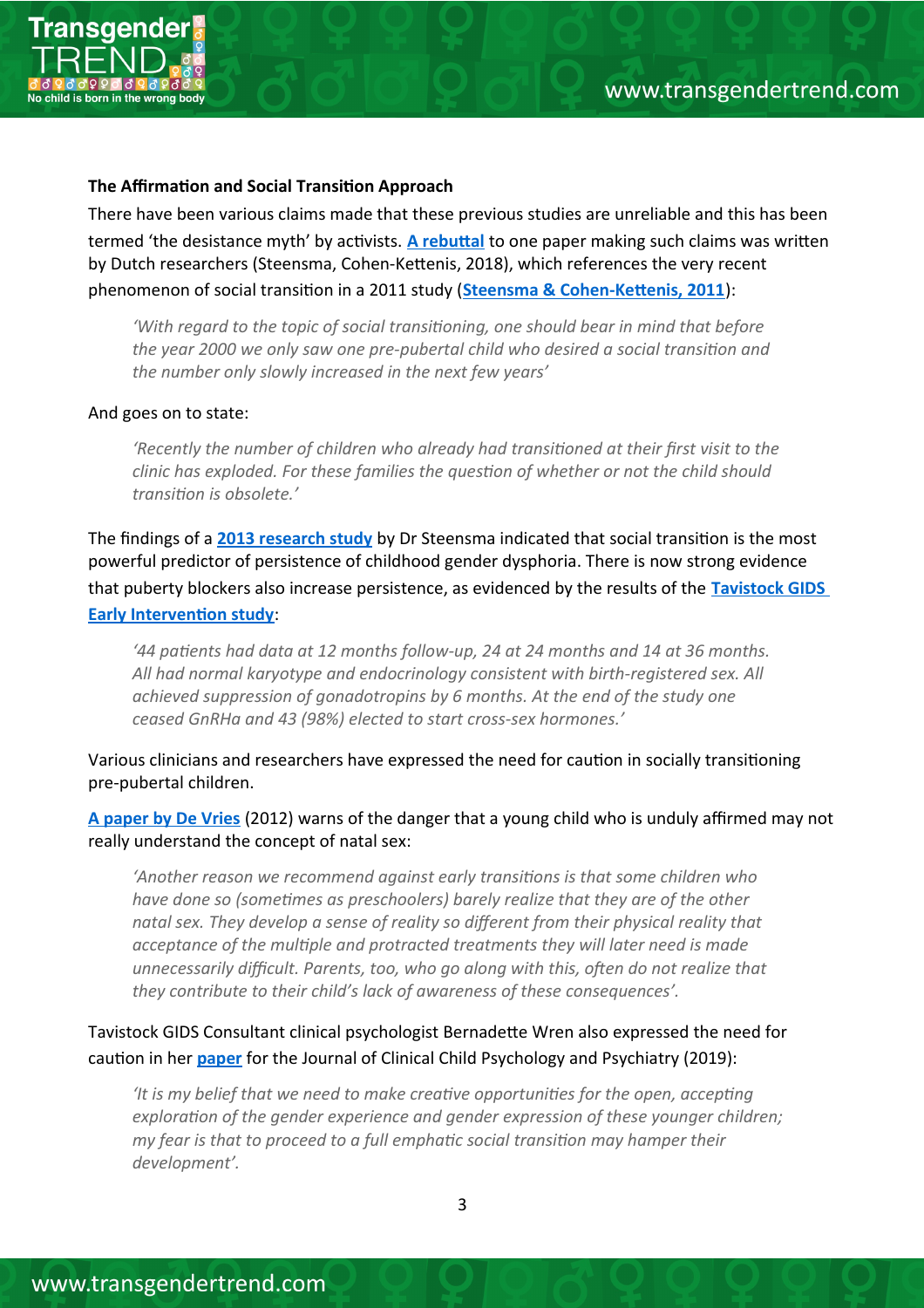

## **[In a 2020 paper](https://www.researchgate.net/profile/Kenneth-Zucker/publication/333516085_Debate_Different_strokes_for_different_folks/links/5cf4d4c2299bf1fb18531b86/Debate-Different-strokes-for-different-folks.pdf?origin=publication_detail)** 'Diferent strokes for diferent folks', Dr Kenneth Zucker pointed out that:

*'A gender social transiton in prepubertal children is a form of psychosocial treatment that aims to reduce gender dysphoria, but with the likely consequence of subsequent (lifelong) biomedical treatments as well (gender-afrming hormonal treatment and surgery). Gender social transiton of prepubertal children will increase dramatcally the*  rate of gender dysphoria persistence when compared to follow-up studies of children *with gender dysphoria who did not receive this type of psychosocial interventon and, oddly enough, might be characterized as iatrogenic.'*

## and concluded that:

*'If this is, in fact, the case, one might ask why would one recommend a frst-line treatment that is, in efect, iatrogenic.'*

**[A recently published study](https://publications.aap.org/pediatrics/article/doi/10.1542/peds.2021-056082/186992/Gender-Identity-5-Years-After-Social-Transition)** 'Gender Identty 5 Years afer Social Transiton' (Olson et al 2022) appears to confirm Dr Zucker's prediction. In contrast to the historic average 80% desistance rate, this new study of socially-transitioned children who were affirmed in their opposite sex identity shows a desistance rate of only 6%. After 5 years of affirmation and social transition, 94% of these children were living as transgender and almost two-thirds were using either puberty-blocking medication or sex hormones to medically transition.

Although previous desistance studies are critsised on the basis that some of the children studied were not 'truly trans' but just gender non-conforming, in this study it is reported that children did not even meet the criteria for diagnosis, but only displayed gender non-conforming behaviour:

*'This study did not assess whether partcipants met criteria for the DSM-5 diagnosis of Gender Dysphoria in Children. Many parents in this study did not believe that such diagnoses were either ethical or useful and some children did not experience the required distress criterion. Based on data collected at their inital visit, we do know that these partcipants showed signs of gender identfcaton and gender-typed preferences commonly associated with their gender, not their sex assigned at birth.'*

Parents had clearly diagnosed their children as 'transgender' and supported their child's social transiton. The inevitable pathway to medical interventon was also communicated to the children through the course of this study, so children were not presented with other options or ways to conceptualise their feelings:

*'As part of the larger longitudinal study, parents and youth were regularly asked about whether they had begun using puberty blockers and/or gender afrming hormones.'*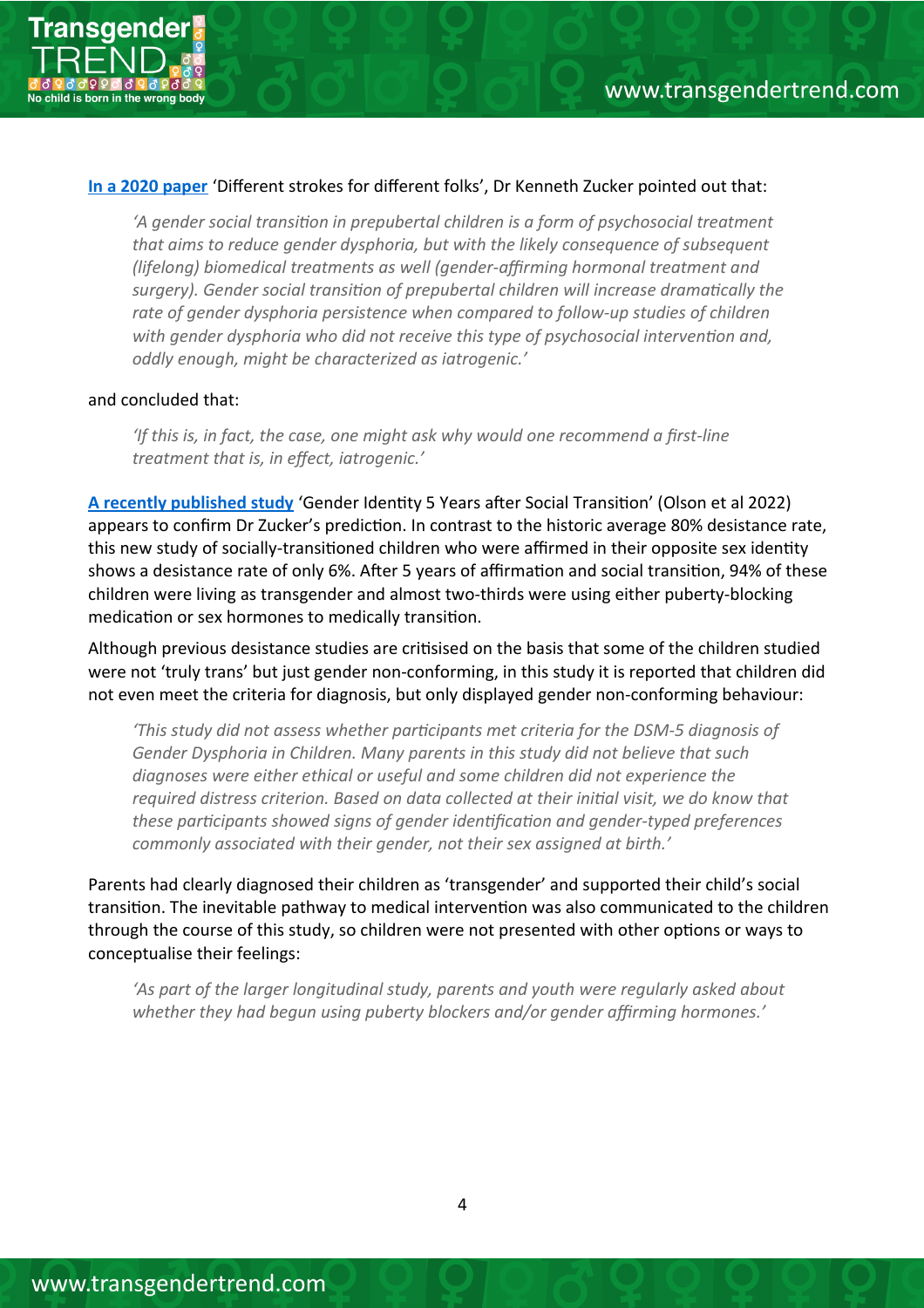

Dr Hilary Cass, who was commissioned by the NHS to carry out an independent review of the Tavistock gender clinic, published an **[interim report](https://cass.independent-review.uk/publications/interim-report/)** this year which included this on social transiton:

*'Social transiton – this may not be thought of as an interventon or treatment, because it is not something that happens within health services. However, it is important to view it as an actve interventon because it may have signifcant efects on the child or young person in terms of their psychological functoning. There are diferent views on the benefts versus the harms of early social transiton. Whatever positon one takes, it*  is important to acknowledge that it is not a neutral act, and better information is *needed about outcomes.'*

## Social transition may fix a child's (and parent's) certainty about treatment with puberty blockers as the child approaches puberty, as acknowledged in the interim report:

*'From the point of entry to GIDS there appears to be predominantly an affirmative, non-exploratory approach, ofen driven by child and parent expectatons and the extent of social transiton that has developed due to the delay in service provision.'*

## And that:

*'By the tme they are seen in the GIDS clinic, they may feel very certain of their gender identty and be anxious to start hormone treatment as quickly as possible.'*

Although not covered in the interim report, the Cass Review fnal report will include "the important role of schools and the challenges they face in responding appropriately to genderquestioning children and young people." In schools across the UK it is now commonplace to socially transition children, often without informing parents. This policy urgently needs to be reviewed in light of the lack of evidence to support this approach as safe.

#### **Adolescents**

What we don't have is any research on the affirmation and social transition of adolescents. This group represents an entrely new cohort of children (around 70% girls) who develop gender dysphoria or adopt a transgender identty around puberty or during adolescence. This cohort did not experience gender dysphoria in childhood so are not part of the earlier-studied group who persisted from an early age into adolescence.

The Cass Review interim report references this recent change in the case mix:

*'This increase in referrals has been accompanied by a change in the case-mix from predominantly birth-registered males presentng with gender incongruence from an early age, to predominantly birth-registered females presentng with later onset of reported gender incongruence in early teen years. In additon, approximately one third of children and young people referred to GIDS have autsm or other types of neurodiversity. There is also an over-representaton percentage wise (compared to the natonal percentage) of looked afer children.'*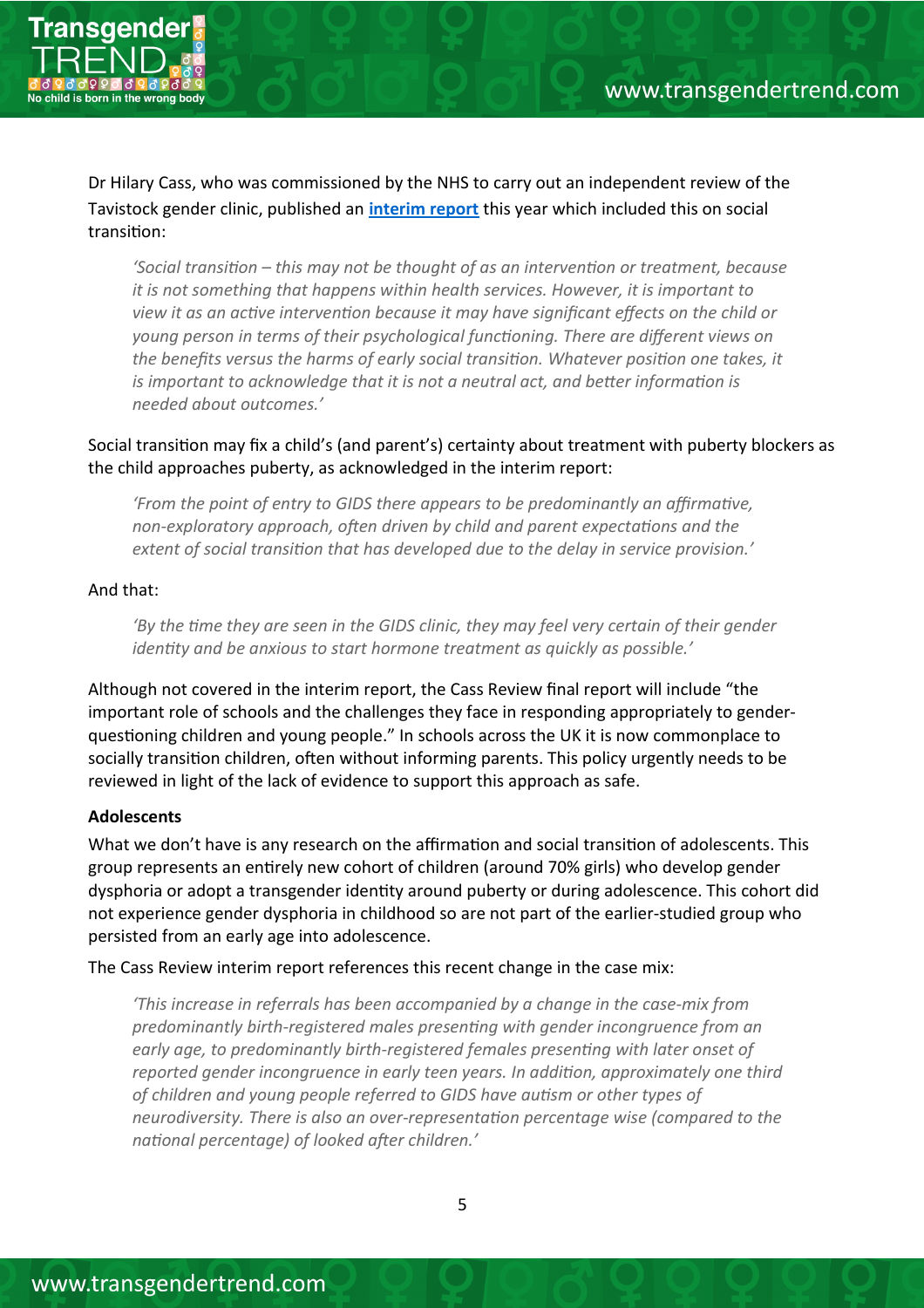

#### And points out that for this group:

*'It is not unusual for young people to explore both their sexuality and gender as they go through adolescence and early adulthood before developing a more setled identty.'*

The new gender affirmative approach has not been studied for this group so the approach is entrely experimental. It is a serious issue because this is the age at which medical interventons in the form of blockers and hormones are available for these young people to access (either at a clinic or increasingly, online).

#### From the Cass Review interim report:

*'It is also important to note that any data that are available do not relate to the current predominant cohort of later-presentng birth-registered female teenagers. This is because the rapid increase in this subgroup only began from around 2014-15. Since young people may not reach a setled gender expression untl their mid-20s, it is too early to assess the longer-term outcomes of this group.'*

#### And that:

*'At present we have the least informaton for the largest group of patents – birthregistered females frst presentng in early teen years.'* 

Although there is no research on outcomes for this new group, we do have some studies of detransitoners, or those who regret their transiton, along with testmonies of a growing group of detransitioners who are speaking out across social media platforms about the harms of the unquestioning 'affirmative' approach they experienced.

**[Keira Bell legally challenged the Tavistock clinic](https://news.sky.com/story/high-court-ruling-on-puberty-blockers-protects-teenagers-says-woman-who-sued-nhs-12147949)** for prescribing her puberty blockers without thorough investigation into the underlying reasons for her wish to transition.

#### **[Writng about her case](https://www.persuasion.community/p/keira-bell-my-story?utm_medium=email&utm_campaign=cta&s=r)** Keira said:

*'A lot of girls are transitoning because they're in pain, whether it's from mental-health disorders, or life trauma, or other reasons. I know what it's like to get caught up in dreaming that transitoning will fx all of this.'*

#### And she makes this plea:

*'I also call on professionals and clinicians to create beter mental health services and models to help those dealing with gender dysphoria. I do not want any other young person who is distressed, confused, and lonely as I was to be driven to conclude transiton is the only possible answer.'*

When asked for reasons for detransitoning in **[this study](https://link.springer.com/content/pdf/10.1007/s10508-021-02163-w.pdf)** (Litman, 2020), the majority (60%) cited "becoming more comfortable identfying as their natal sex." 49% reported having concerns about potential medical complications from transitioning and 38% said they came to the view that their gender dysphoria was caused by something specifc such as trauma, abuse, or a mental health condition.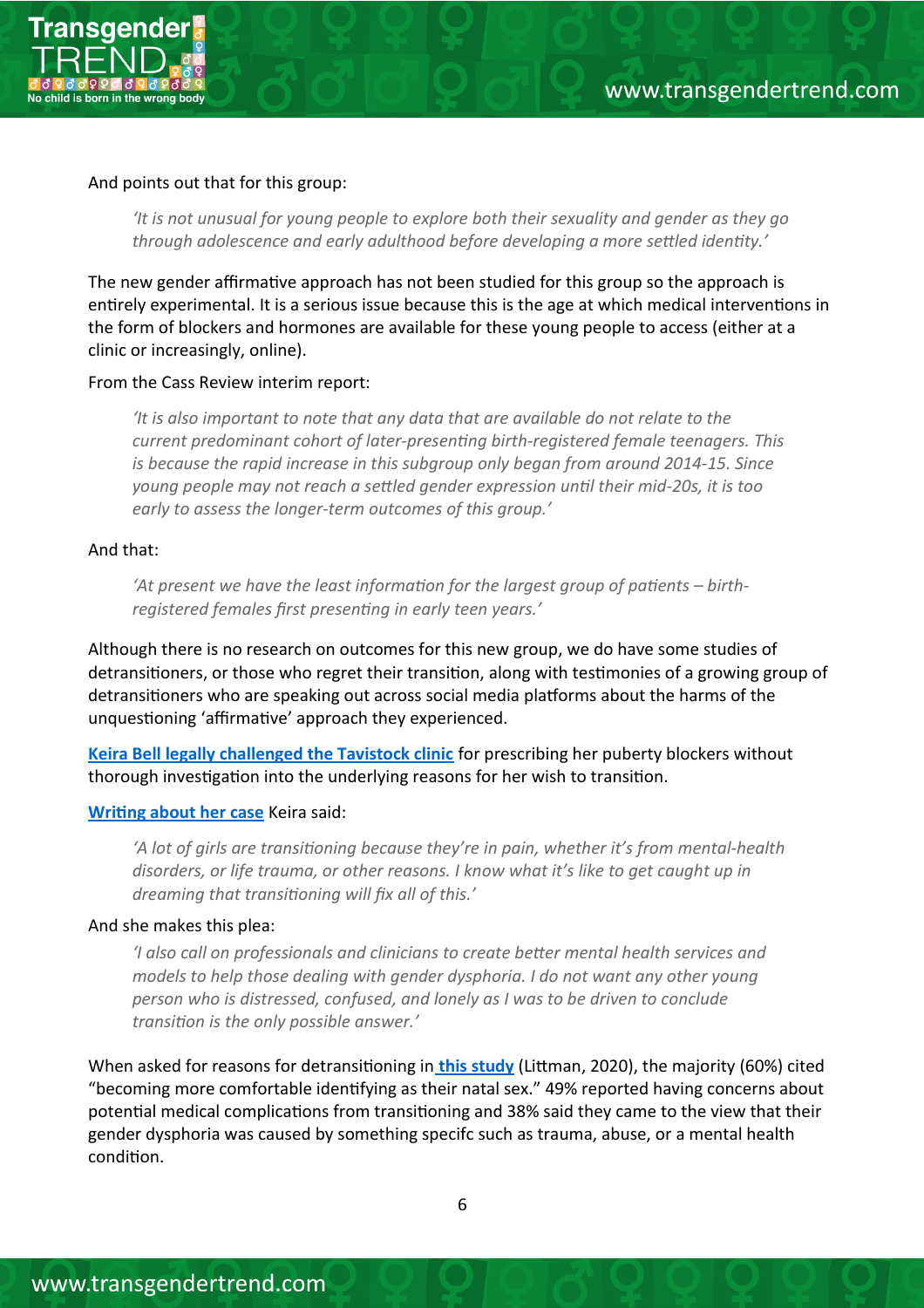

Homophobia or difficulty accepting themselves as lesbian, gay, or bisexual was expressed by 23.0% as a reason for transiton and subsequent detransiton. The majority (55.0%) felt that they did not receive an adequate evaluation from a doctor or mental health professional before starting transiton.

In **[this study](https://www.tandfonline.com/doi/full/10.1080/00918369.2021.1919479)** (Vandenbussche, 2021) around half (51%) of the respondents started socially transitoning before the age of 18, and a quarter (25%) started medically transitoning before that age as well.

## The study found:

*'The most common reported reason for detransitoning was realized that my gender dysphoria was related to other issues (70%). The second one was health concerns (62%), followed by transiton did not help my dysphoria (50%), found alternatves to deal with my dysphoria (45%), unhappy with the social changes (44%), and change in politcal views (43%). At the very botom of the list are: lack of support from social surroundings (13%), fnancial concerns (12%) and discriminaton (10%).'*

We don't know how many of this recent cohort will subsequently regret their medical transition; published regret studies do not include this group and typically measure regret rates of men who transiton in middle age, not children.

But the testmonies of detransitoners should give us pause for thought about the new model of affirmation and social transition, suggesting that there are different reasons for seeking gender change which 'affirmation' may serve to cover up.

# **What evidence is there that social transitoning is helpful?**

A study was published in 2016 that is often cited as proof that gender affirmation within the family and allowing children to socially transiton will resolve their gender dysphoria. It is used to support the concept that gender dysphoria is not an inherent part of being transgender. This sets it apart from many other disorders because if someone is depressed, for example, he or she is, almost by definition, distressed as a result of the depression. In contrast, the distress that accompanies gender dysphoria arises as a result of a culture that stgmatses people who do not conform to gender norms.

The study looked at depression and anxiety scores of 73 pre-pubescent children who had been supported by their parents to socially transiton. They compared this to age-matched nontransgender siblings and non-transgender peers. No major diferences were seen in depression or anxiety in any of these groups. Slightly higher levels of anxiety were shown in the trans group but stll only a low level. This contrasted with other studies that have shown that transgender kids who don't socially transiton do show elevated depression and anxiety. Link to study is **[here](https://www.transgendertrend.com/wp-content/uploads/2017/10/Olson-2016_gender-affirmation.pdf)**.

**However, this study is ofen misinterpreted because it does not mean social transitoning itself stops the depression or anxiety. It could simply mean that supportve and loving parents reduces the risk. There is no data here on outcomes for gender dysphoria in children with supportve parents who promote a gender non-conforming lifestyle but WITHOUT denying the reality of their biological sex.**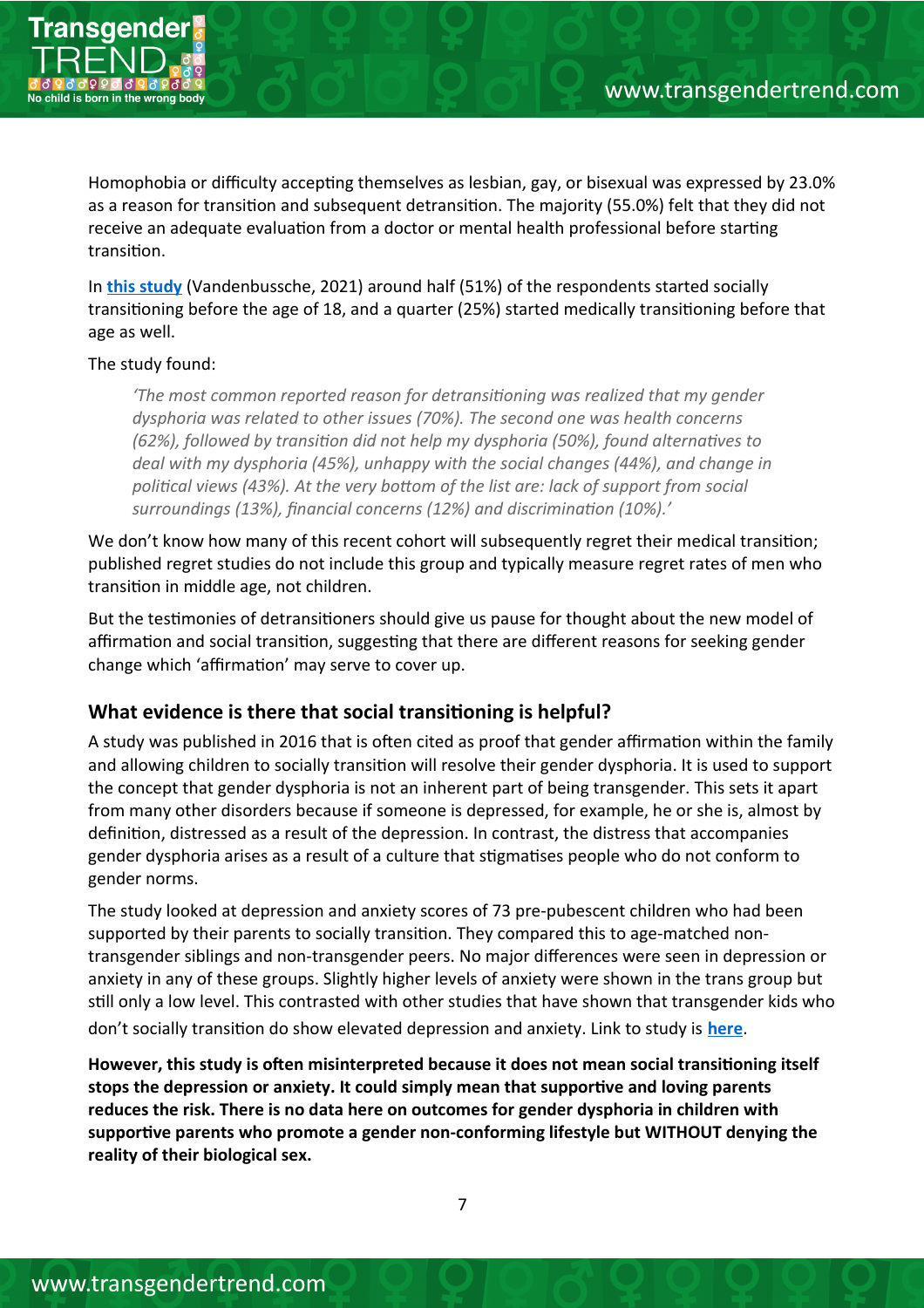

- This study also does not prove that gender dysphoria is a not a mental health pathology any diferent from any other body dysphoria. It simply shows that gender dysphoria is relieved by support and/or social transiton as measured by symptoms such as depression and anxiety. An anorexic who was supported and validated in their desire to lose weight may well also present with reduced levels of depression and anxiety. This remains untested as such a study would rightly be deemed unethical.
- This study does not tell us about longer term outcomes of socially transitoning. All these children are pre-pubescent (ages 3-12yrs). This is a tme when depression and anxiety levels are generally fairly low anyway. They rise steeply when children hit adolescence. We do not know how these children will fare during this high risk phase and beyond when the consequences of transitoning will really start to hit them. Follow up studies will be done but we won't see those results for at least another 5 years.
- There are also some major limitations inherent in the design of this study. Depression and anxiety scores are based on surveys carried out by their parents. It is likely there will be some unconscious reporting bias here as parents who have decided to actively support social transiton will really want their transgender kids to be seen as psychologically healthy.
- It must also be noted that the transgender children in this study are among the frst to convince their parents and society to let them socially transiton so young. These children may well be unusually articulate/emotionally aware. We can't rule out some unknown confounding factor that is unique to this 'frst mover' group that will not been seen as socially transitoning becomes more common and widespread.

Evidence suggests that for pre-pubertal children affirmation and social transition followed by **puberty blockers may prevent a natural resoluton of gender dysphoria in the adolescent years.**

**Evidence from detransitoners suggests that for teenagers who develop gender dysphoria during puberty, afrmaton and social transiton may cover up underlying mental health problems and encourage a child towards a medical 'soluton' with lifelong consequences.** 

The fact remains that the move towards gender affirmation in children is not an evidence-based **approach and is experimental. Long-term studies are urgently needed in this area.**